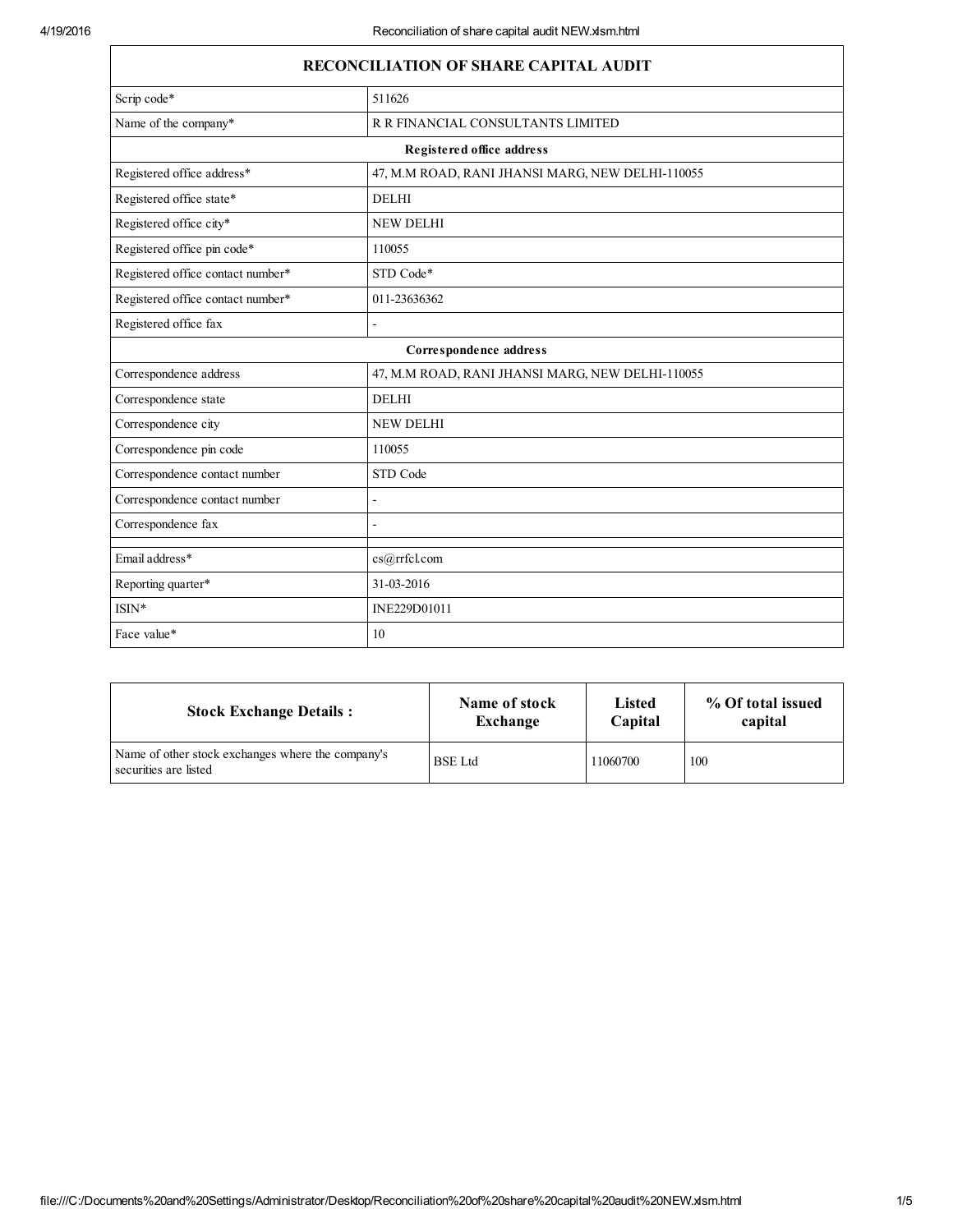| <b>Capital Details:</b>                                                           |                  |                           |  |
|-----------------------------------------------------------------------------------|------------------|---------------------------|--|
|                                                                                   | Number of shares | % Of total issued capital |  |
| Issued capital*                                                                   | 11060700         |                           |  |
| Listed capital (BSE) (As per company records)*                                    | 11060700         | 100                       |  |
| Held in dematerialised form in CDSL*                                              | 8962013          | 81.03                     |  |
| Held in dematerialised form in NSDL*                                              | 721887           | 6.53                      |  |
| Physical*                                                                         | 1376800          | 12.45                     |  |
| Total no. of shares*                                                              | 11060700         | 100                       |  |
| Reasons for difference if any, Between issued capital and listed capital*         |                  |                           |  |
| Reasons for difference if any, Between issued capital and total number of shares* |                  |                           |  |
| Reasons for difference if any, Between listed capital and total number of shares* |                  |                           |  |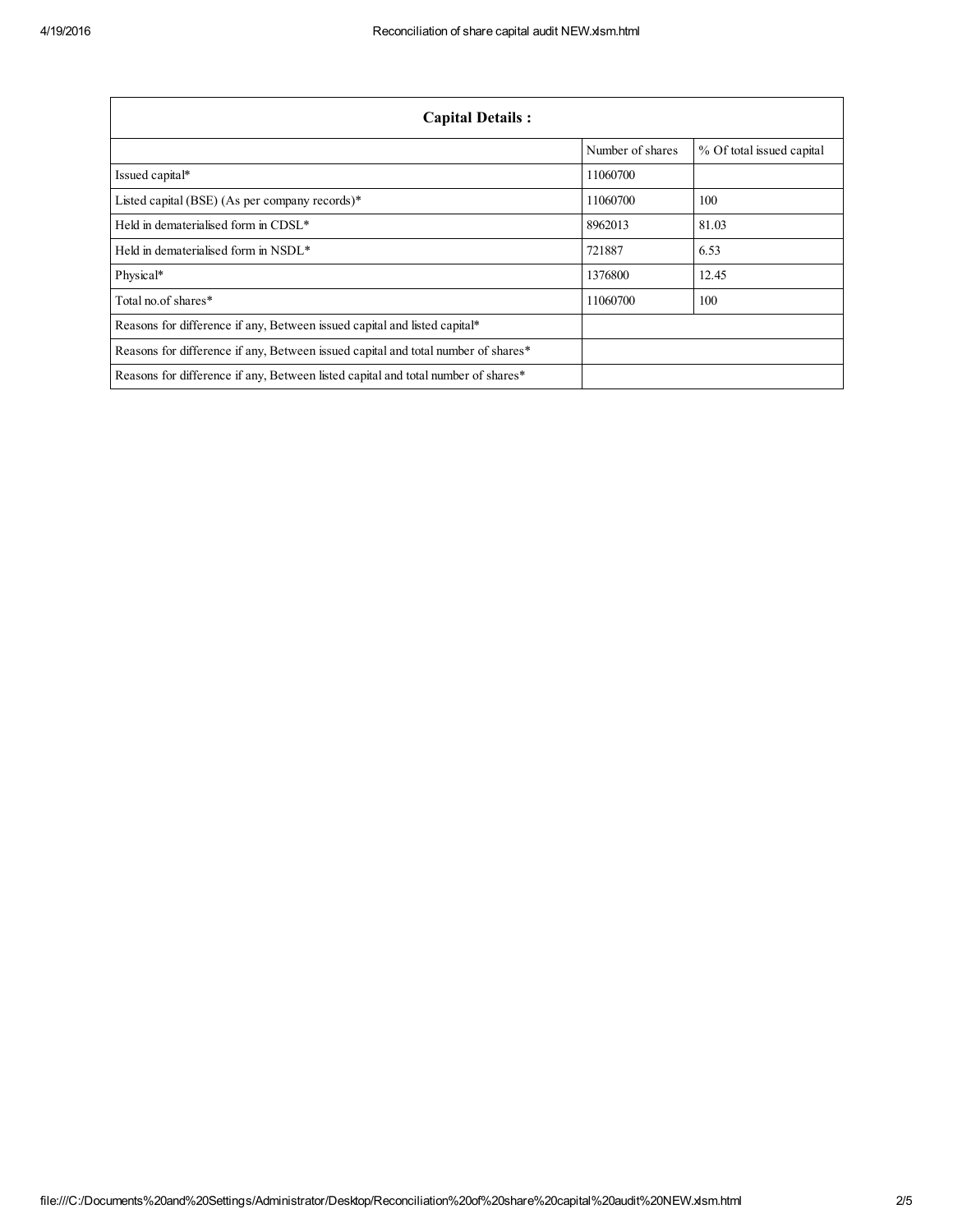$\mathsf{r}$ 

| whether<br>Listed on Stock<br>whether<br>Serial<br>No.of<br>Applied / Not<br>In-prin appr. pending for<br>Exchanges (Specify)<br>intimated to<br>intimated to<br>Particulars<br>Applied for listing<br>SE (Specify Names)<br>No.<br>shares<br>Names)<br><b>NSDL</b><br><b>CDSL</b> | Certifying the details of changes in share capital during the quarter under consideration as per Table<br>below: |  |  |  |  |  |  |  |
|------------------------------------------------------------------------------------------------------------------------------------------------------------------------------------------------------------------------------------------------------------------------------------|------------------------------------------------------------------------------------------------------------------|--|--|--|--|--|--|--|
|                                                                                                                                                                                                                                                                                    |                                                                                                                  |  |  |  |  |  |  |  |

| Register of members is updated*                                                                               | Yes |
|---------------------------------------------------------------------------------------------------------------|-----|
| If not, Updated upto which date                                                                               |     |
| Reference of previous quarter with regards to excess dematerialised shares. If any,                           |     |
| Has the company resolved the matter (excess dematerialised shares mentioned above) in the current quarter ? * | Yes |
| If not, Reason why?                                                                                           |     |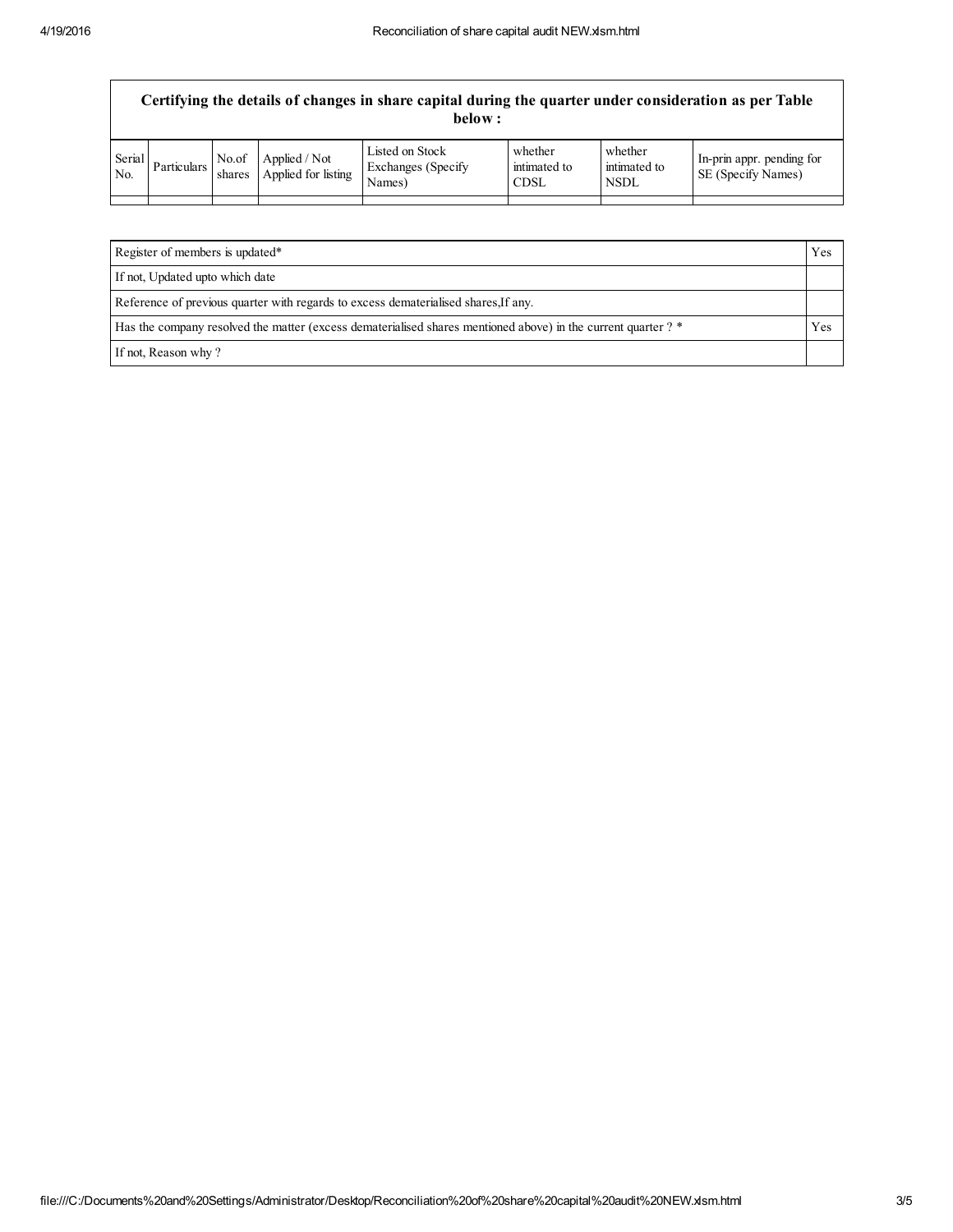## Mentioned the total no.of requests, If any, confirmed after 21 days and the total no.of requests pending beyond 21 days with the reasons for delay

| Total no. of demat requests    | No.of requests* | No.of shares* | Reasons for delay |
|--------------------------------|-----------------|---------------|-------------------|
| Confirmed after 21 days*       |                 |               |                   |
| Pending for more than 21 days* |                 |               |                   |

| <b>Compliance Officer Details</b> |                          |  |  |
|-----------------------------------|--------------------------|--|--|
| Name of the compliance officer*   | MS. FARHA NAAZ           |  |  |
| Designation*                      | <b>COMPANY SECRETARY</b> |  |  |
| Membership Nos                    | 36952                    |  |  |
| Telephone no.*                    | 011-23636362             |  |  |
| Fax no.                           | $\overline{\phantom{0}}$ |  |  |
| E-mail id*                        | cs@rrfcl.com             |  |  |